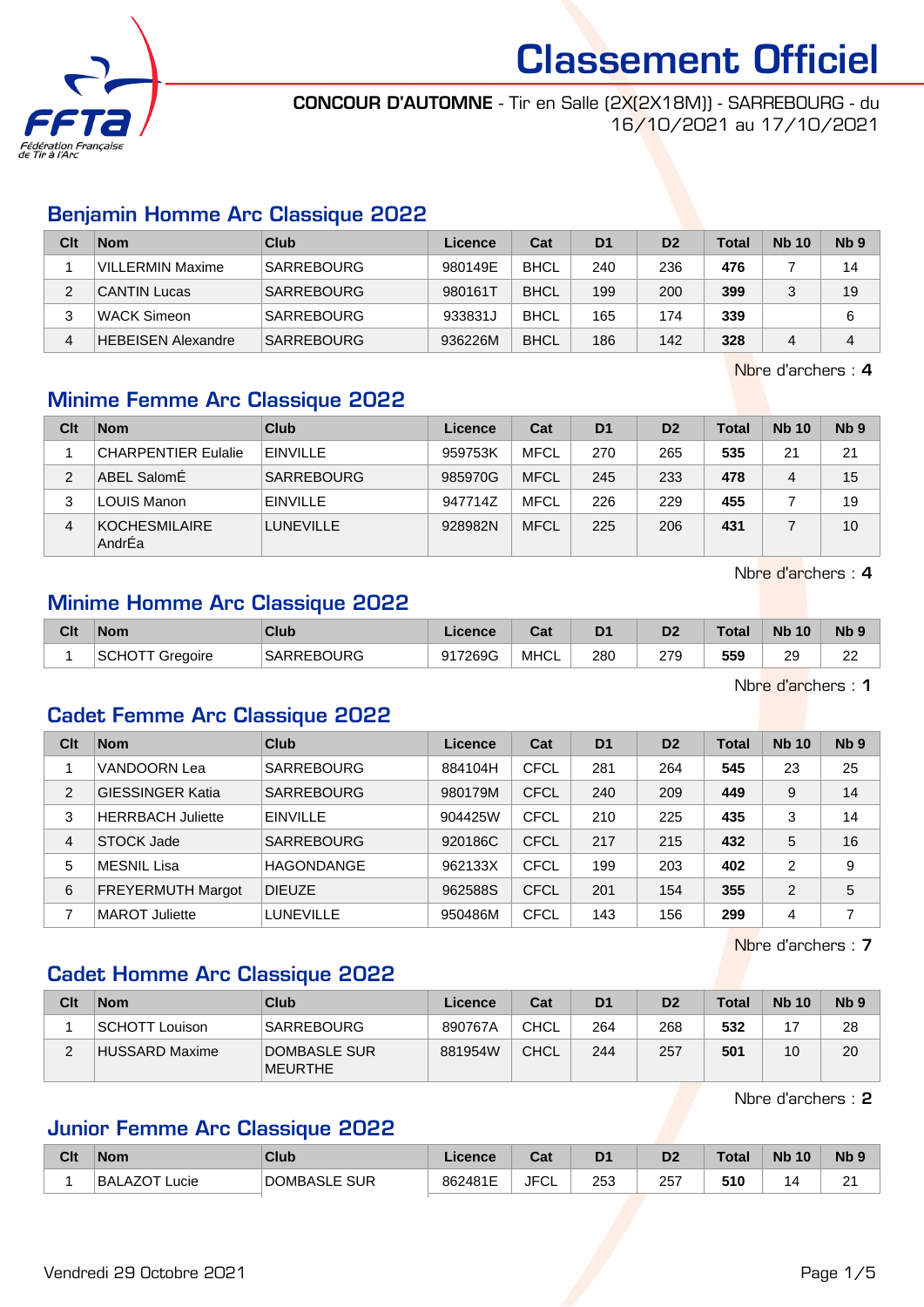

#### CONCOUR D'AUTOMNE - Tir en Salle (2X(2X18M)) - SARREBOURG - du 16/10/2021 au 17/10/2021

# Junior Femme Arc Classique 2022 (Suite)

| Clt                      | <b>Nom</b>         | <b>Club</b>      | Licence | <b>Tat</b><br>Jat | D <sub>1</sub> | n <sub>o</sub><br>ש | Total | <b>N<sub>b</sub></b><br>10 | N <sub>b</sub> <sub>9</sub> |
|--------------------------|--------------------|------------------|---------|-------------------|----------------|---------------------|-------|----------------------------|-----------------------------|
| $\overline{\phantom{0}}$ | <b>IUNG Alicia</b> | <b>LUNEVILLE</b> | 850706F | JFC.<br>⊤ບ∟       | מדר<br>ں اے    | 236                 | 509   | 10<br>v                    | 16                          |

Nbre d'archers : 2

#### Junior Homme Arc Classique 2022

| Clt | <b>Nom</b> | Club              | .icence | יה<br>val   | D <sub>1</sub> | D <sub>2</sub> | <b>Total</b> | <b>Nb 10</b> | <b>Nb</b> |
|-----|------------|-------------------|---------|-------------|----------------|----------------|--------------|--------------|-----------|
|     | heo<br>-   | <b>SARREBOURG</b> | 854479G | <b>JHCL</b> | 218            | $\sim$<br>221  | 445          |              | . .       |

Nbre d'archers : 1

#### Senior 1 Femme Arc Classique 2022

| Clt | <b>Nom</b>                  | Club              | icence | ◠⌒:<br>val                 | D <sub>1</sub>                 | D <sub>2</sub>       | <b>Total</b> | <b>N<sub>b</sub></b><br>10 | <b>Nb</b> |
|-----|-----------------------------|-------------------|--------|----------------------------|--------------------------------|----------------------|--------------|----------------------------|-----------|
|     | VII<br>ERMIN .<br>`Tiphanie | <b>SARREBOURG</b> | 000813 | $\sim$ $\sim$ $\sim$<br>◡∟ | $\rightarrow$<br>$\frac{1}{2}$ | 192<br>$\sim$ $\sim$ | 369          |                            |           |

Nbre d'archers : 1

#### Senior 1 Homme Arc Classique 2022

| Clt | <b>Nom</b>                | Club               | Licence | Cat                | D <sub>1</sub> | D <sub>2</sub> | <b>Total</b> | <b>Nb 10</b> | Nb <sub>9</sub> |
|-----|---------------------------|--------------------|---------|--------------------|----------------|----------------|--------------|--------------|-----------------|
|     | LEICHTNAM Louis           | <b>LINGOLSHEIM</b> | 743084A | S <sub>1</sub> HCL | 260            | 268            | 528          | 25           | 18              |
| 2   | <b>BILLON Florent</b>     | <b>LUNEVILLE</b>   | 621979P | S <sub>1</sub> HCL | 249            | 252            | 501          | 10           | 15              |
| 3   | <b>STOECKEL Nicolas</b>   | LINGOLSHEIM        | 950134E | S <sub>1</sub> HCL | 237            | 248            | 485          | 21           | 19              |
| 4   | <b>SCHERRER Guillaume</b> | <b>DIEUZE</b>      | 759409V | S <sub>1</sub> HCL | 229            | 239            | 468          | 10           | 15              |
| 5   | <b>BOUCHER Maxime</b>     | <b>LUNEVILLE</b>   | 917048S | S <sub>1</sub> HCL | 206            |                | 206          | 5            | 3               |

Nbre d'archers : 5

## Senior 2 Femme Arc Classique 2022

| Clt | <b>Nom</b>               | Club                    | Licence | Cat                | D <sub>1</sub> | D <sub>2</sub> | <b>Total</b> | <b>Nb 10</b> | Nb <sub>9</sub> |
|-----|--------------------------|-------------------------|---------|--------------------|----------------|----------------|--------------|--------------|-----------------|
|     | <b>JACQUES Ghislaine</b> | DOMBASLE SUR<br>MEURTHE | 892151E | S2FCL              | 234            | 239            | 473          |              | 15              |
| ົ   | <b>LAPOULLE Sylvie</b>   | <b>EINVILLE</b>         | 661446N | S <sub>2</sub> FCL | 217            | 231            | 448          |              | 15              |

Nbre d'archers : 2

#### Senior 2 Homme Arc Classique 2022

| Clt | <b>Nom</b>                 | Club                | Licence | Cat                | D <sub>1</sub> | D <sub>2</sub> | <b>Total</b> | <b>Nb 10</b> | Nb <sub>9</sub> |
|-----|----------------------------|---------------------|---------|--------------------|----------------|----------------|--------------|--------------|-----------------|
|     | <b>DENIS Michael</b>       | <b>SARREBOURG</b>   | 881710F | S <sub>2</sub> HCL | 275            | 263            | 538          | 17           | 28              |
| 2   | <b>GRAVEL Jean Luc</b>     | <b>EINVILLE</b>     | 796796H | S <sub>2</sub> HCL | 268            | 267            | 535          | 16           | 26              |
| 3   | <b>HEBEISEN Frederic</b>   | <b>SARREBOURG</b>   | 255140B | S <sub>2</sub> HCL | 257            | 260            | 517          | 14           | 25              |
| 4   | <b>CHARPENTIER Richard</b> | <b>EINVILLE</b>     | 227651X | S <sub>2</sub> HCL | 253            | 262            | 515          | 14           | 23              |
| 5   | <b>THIRION Frederic</b>    | <b>DIEUZE</b>       | 940264B | S <sub>2</sub> HCL | 254            | 251            | 505          | 10           | 23              |
| 6   | <b>BARBELIN Olivier</b>    | <b>DIEUZE</b>       | 783855S | S <sub>2</sub> HCL | 249            | 246            | 495          | 10           | 20              |
| 7   | <b>WOLFF Roger</b>         | <b>LINGOLSHEIM</b>  | 220113D | S <sub>2</sub> HCL | 250            | 242            | 492          | 11           | 23              |
| 8   | <b>HERLE Jacques</b>       | <b>FOLSCHVILLER</b> | 608311H | S <sub>2</sub> HCL | 244            | 248            | 492          | 9            | 18              |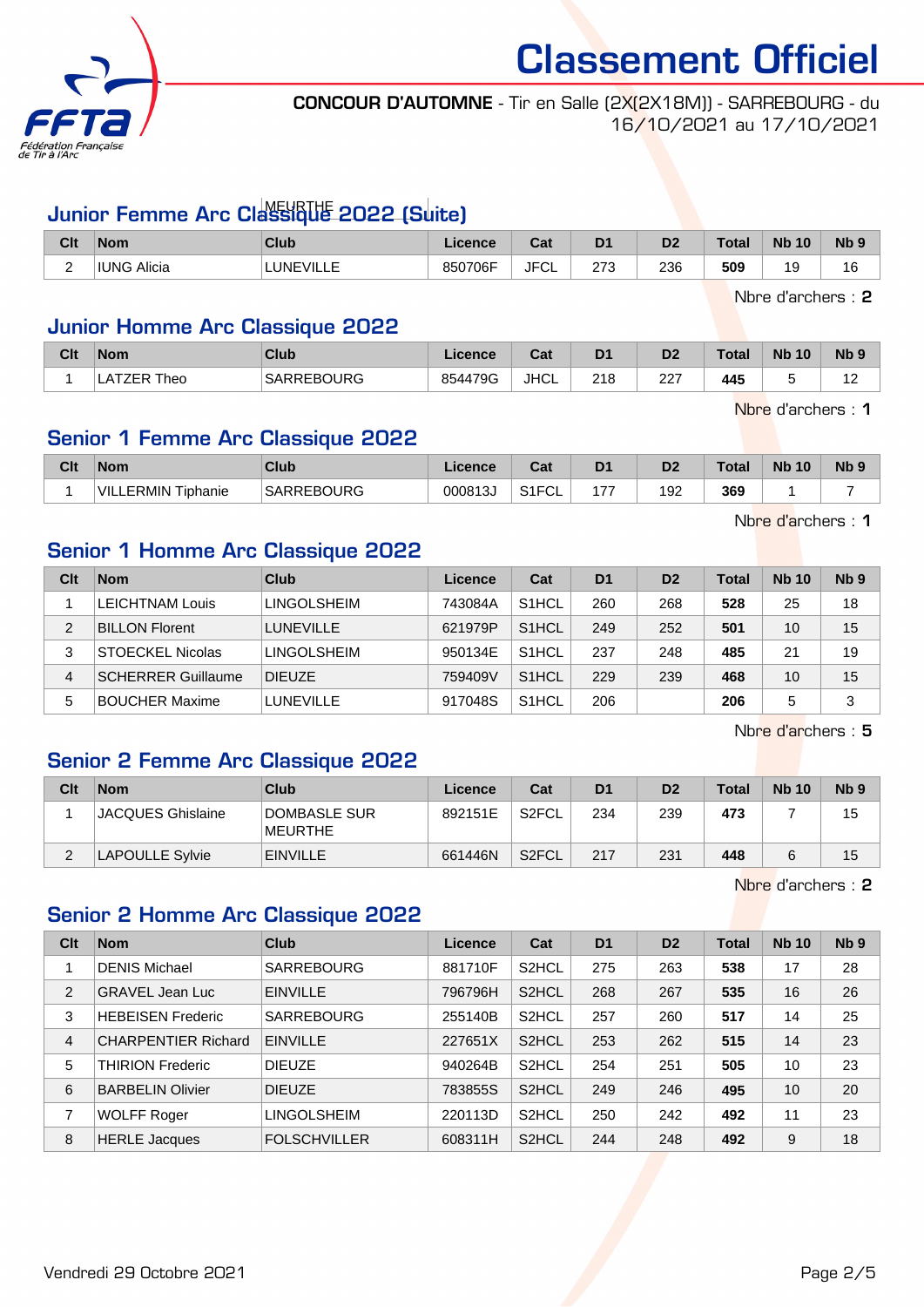

CONCOUR D'AUTOMNE - Tir en Salle (2X(2X18M)) - SARREBOURG - du 16/10/2021 au 17/10/2021

#### Senior 2 Homme Arc Classique 2022 (Suite)

| Clt             | <b>Nom</b>              | Club                                 | Licence | Cat                | D <sub>1</sub> | D <sub>2</sub> | Total | <b>Nb 10</b> | Nb <sub>9</sub> |
|-----------------|-------------------------|--------------------------------------|---------|--------------------|----------------|----------------|-------|--------------|-----------------|
| 9               | BERG Jerome             | <b>EINVILLE</b>                      | 970527W | S <sub>2</sub> HCL | 226            | 242            | 468   |              | 17              |
| 10 <sup>°</sup> | <b>GIESSINGER Denis</b> | <b>SARREBOURG</b>                    | 980183S | S <sub>2</sub> HCL | 228            | 228            | 456   | 6            | 11              |
| 11              | <b>FLORENZA Anthony</b> | <b>CONFLANS EN</b><br><b>JARNISY</b> | 909822M | S <sub>2</sub> HCL | 207            | 236            | 443   | 4            | 11              |
| 12              | <b>SCHERRER Sylvain</b> | <b>DIEUZE</b>                        | 991231A | S <sub>2</sub> HCL | 172            | 208            | 380   |              | 8               |
| 13              | <b>LATZER Vincent</b>   | <b>SARREBOURG</b>                    | 330148G | S <sub>2</sub> HCL | 190            | 175            | 365   | 2            | 13              |

Nbre d'archers : 13

#### Senior 3 Femme Arc Classique 2022

| Clt | <b>Nom</b>              | Club                           | Licence | Cat   | D <sub>1</sub> | D <sub>2</sub> | Total | <b>Nb 10</b> | N <sub>b</sub> <sub>9</sub> |
|-----|-------------------------|--------------------------------|---------|-------|----------------|----------------|-------|--------------|-----------------------------|
|     | <b>COURTE Paulette</b>  | DOMBASLE SUR<br><b>MEURTHE</b> | 265196G | S3FCL | 257            | 270            | 527   | 10           | 31                          |
| 2   | <b>STIRCHLER Nadine</b> | <b>EINVILLE</b>                | 271843G | S3FCL | 232            | 232            | 464   | 6            | 13                          |
| 3   | MASSON Florence         | <b>ECLARON</b>                 | 860494V | S3FCL | 211            | 219            | 430   |              | 11                          |
| 4   | COLIN Daniele           | <b>LUNEVILLE</b>               | 806238W | S3FCL | 180            | 177            | 357   |              | 6                           |

Nbre d'archers : 4

### Senior 3 Homme Arc Classique 2022

| Clt            | <b>Nom</b>                | Club                                  | Licence | Cat   | D <sub>1</sub> | D <sub>2</sub> | <b>Total</b> | <b>Nb 10</b> | Nb <sub>9</sub> |
|----------------|---------------------------|---------------------------------------|---------|-------|----------------|----------------|--------------|--------------|-----------------|
|                | <b>PERCEBOIS Laurent</b>  | DOMBASLE SUR<br><b>MEURTHE</b>        | 219032D | S3HCL | 269            | 264            | 533          | 20           | 22              |
| $\overline{2}$ | <b>GRINEISEN Martial</b>  | <b>HAGONDANGE</b>                     | 610930E | S3HCL | 271            | 262            | 533          | 20           | 18              |
| 3              | <b>BALAZOT Daniel</b>     | <b>DOMBASLE SUR</b><br><b>MEURTHE</b> | 908254H | S3HCL | 259            | 247            | 506          | 12           | 21              |
| 4              | <b>STIRCHLER Edgard</b>   | <b>EINVILLE</b>                       | 271836Z | S3HCL | 238            | 242            | 480          | 9            | 19              |
| 5              | <b>COLIN Raphael</b>      | <b>THAON LES VOSGES</b>               | 921001N | S3HCL | 241            | 225            | 466          | 10           | 12              |
| 6              | <b>DONETTI Jean-Marie</b> | <b>CONFLANS EN</b><br><b>JARNISY</b>  | 422777R | S3HCL | 214            | 223            | 437          | 4            | 8               |
| 7              | <b>RICHARD Gerald</b>     | <b>SARREBOURG</b>                     | 917993U | S3HCL | 188            | 195            | 383          | 4            | 5               |
| 8              | <b>WEBER Patric</b>       | <b>SARREBOURG</b>                     | 883976U | S3HCL | 191            | 191            | 382          |              | 4               |

Nbre d'archers : 8

#### Senior 1 Femme Arc à Poulies 2022

| Clt | <b>Nom</b>      | Club            | .icence | ่∩ื่∽∗<br>⊍aī      | D <sub>1</sub> | D <sub>2</sub> | <b>Total</b> | <b>Nb 10</b> | <b>Nb</b> S          |
|-----|-----------------|-----------------|---------|--------------------|----------------|----------------|--------------|--------------|----------------------|
|     | LAPOULLE Audrey | <b>EINVILLE</b> | 647743U | S <sub>1</sub> FCO | 241            | 257            | 498          |              | $\sim$<br>$\epsilon$ |

Nbre d'archers : 1

#### Senior 1 Homme Arc a Poulies 2022

|  | Clt | <b>Nom</b> | Club | .<br>nce | Cat | D <sub>1</sub><br>- | D <sub>2</sub> | Total | 10<br><b>Nb</b> | <b>Nb</b> |
|--|-----|------------|------|----------|-----|---------------------|----------------|-------|-----------------|-----------|
|--|-----|------------|------|----------|-----|---------------------|----------------|-------|-----------------|-----------|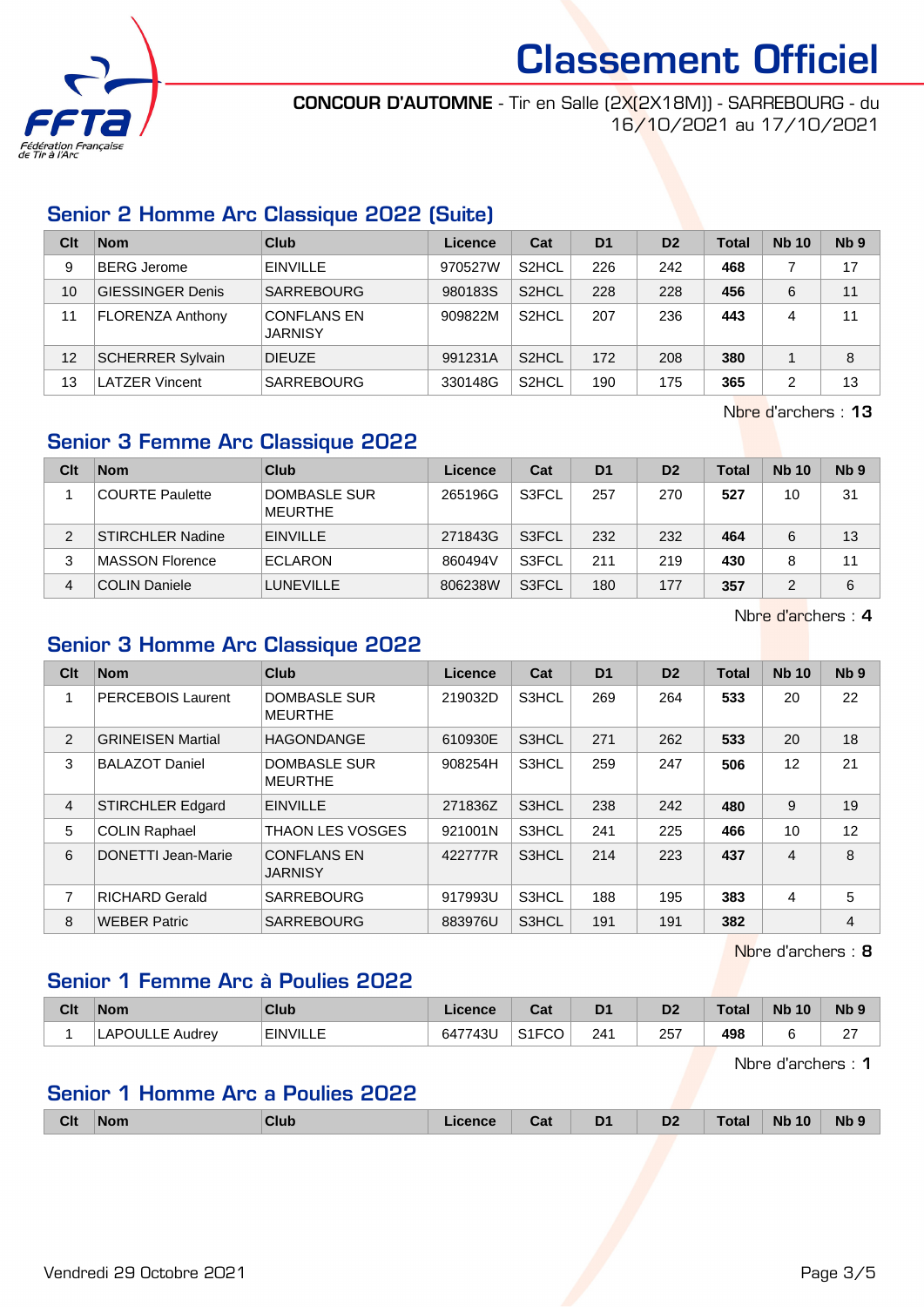

#### CONCOUR D'AUTOMNE - Tir en Salle (2X(2X18M)) - SARREBOURG - du 16/10/2021 au 17/10/2021

#### Senior 1 Homme Arc a Poulies 2022 (Suite)

| Clt | <b>Nom</b>   | <b>Club</b>                     | ∠icence | <b>DAL</b><br>⊍aι  | D <sub>1</sub> | D <sub>2</sub> | Total | <b>Nb</b><br>10 | N <sub>b</sub> 9 |
|-----|--------------|---------------------------------|---------|--------------------|----------------|----------------|-------|-----------------|------------------|
|     | ΈR<br>Adrien | <b>LQUEMONT</b><br><b>FAULO</b> | 719861H | S <sub>1</sub> HCC | 278            | 263            | 541   | 18              | 36               |

Nbre d'archers : 1

#### Senior 2 Femme Arc à Poulies 2022

| Clt | <b>Nom</b>              | <b>Club</b>   | .icence | ົລ!<br>⊌aī     | D <sub>1</sub> | D2        | Total | <b>N<sub>b</sub></b><br>10 | <b>Nb</b> |
|-----|-------------------------|---------------|---------|----------------|----------------|-----------|-------|----------------------------|-----------|
|     | <b>ROUPERT</b><br>Marie | <b>DIEUZE</b> | 902833R | S2FCO<br>္လုပ္ | 266            | ^77<br>21 | 543   | $\sqrt{2}$<br>16           | 39        |

Nbre d'archers : 1

#### Senior 2 Homme Arc à Poulies 2022

| Clt | <b>Nom</b>                  | <b>Club</b>       | Licence | Cat                             | D <sub>1</sub> | D <sub>2</sub> | <b>Total</b> | <b>Nb 10</b> | N <sub>b</sub> <sub>9</sub> |
|-----|-----------------------------|-------------------|---------|---------------------------------|----------------|----------------|--------------|--------------|-----------------------------|
|     | MASSON Xavier               | <b>ECLARON</b>    | 860496X | S <sub>2</sub> HCO              | 278            | 275            | 553          | 20           | 34                          |
|     | VERDELET Franck             | <b>DIEUZE</b>     | 600132T | S <sub>2</sub> H <sub>C</sub> O | 261            | 266            | 527          | 13           | 39                          |
| 3   | <b>LAMPS Julien</b>         | <b>COLMAR</b>     | 777382F | S <sub>2</sub> HCO              | 261            | 265            | 526          |              | 33                          |
| 4   | <b>TONNELIER Christophe</b> | <b>THIONVILLE</b> | 924046Y | S <sub>2</sub> HCO              | 232            | 264            | 496          |              | 33                          |

Nbre d'archers : 4

#### Senior 3 Femme Arc à Poulies 2022

|               | <b>Nom</b> | <b>Club</b>       | Licence | sau   | D <sub>1</sub> | D <sub>2</sub> | Total | <b>Nb</b><br>10 | N <sub>b</sub> <sub>9</sub> |
|---------------|------------|-------------------|---------|-------|----------------|----------------|-------|-----------------|-----------------------------|
| <b>BAULER</b> | Jeannine   | <b>HAGONDANGE</b> | 397228V | S3FCO | 268            | 266            | 534   |                 | ᠇◡                          |

Nbre d'archers : 1

#### Senior 3 Homme Arc à Poulies 2022

| Clt | <b>Nom</b>          | Club                             | Licence | Cat   | D <sub>1</sub> | D <sub>2</sub> | <b>Total</b> | <b>Nb 10</b> | Nb <sub>9</sub> |
|-----|---------------------|----------------------------------|---------|-------|----------------|----------------|--------------|--------------|-----------------|
|     | NEGRE Jacques       | <b>WISSEMBOURG</b>               | 591990T | S3HCO | 269            | 277            | 546          | 16           | 37              |
| 2   | MORAINVILLE Roland  | <b>MONTIGNY LES METZ</b><br>A.C. | 819563E | S3HCO | 276            | 260            | 536          |              | 39              |
|     | <b>JOSE Laurent</b> | <b>FAULQUEMONT</b>               | 715959S | S3HCO | 212            | 227            | 439          |              | 13              |

Nbre d'archers : 3

#### Adultes Femme Bare Bow 2022

| Clt | <b>Nom</b>               | Club                      | Licence | Cat                | D <sub>1</sub> | D <sub>2</sub> | Total | <b>Nb</b> 10 | N <sub>b</sub> <sub>9</sub> |
|-----|--------------------------|---------------------------|---------|--------------------|----------------|----------------|-------|--------------|-----------------------------|
|     | <b>ANDRE Lisa</b>        | MONTIGNY LES METZ<br>A.C. | 961162S | <b>JFBB</b>        | 257            | 230            | 487   | 12           | 12                          |
| 2   | <b>BALAZOT Christine</b> | DOMBASLE SUR<br>MEURTHE   | 931260P | S <sub>2</sub> FBB | 200            | 209            | 409   | 4            | 13                          |
| 3   | OTT Coralie              | <b>EINVILLE</b>           | 894957E | S <sub>1</sub> FBB | 137            | 156            | 293   |              |                             |

Nbre d'archers : 3

#### Adultes Homme Bare Bow 2022

|  | Clt | Nom | Club | i<br>™enc. | υd | D <sub>1</sub> | D <sub>2</sub> | .otal | 10<br><b>Nb</b> | <b>Nb</b> |
|--|-----|-----|------|------------|----|----------------|----------------|-------|-----------------|-----------|
|--|-----|-----|------|------------|----|----------------|----------------|-------|-----------------|-----------|